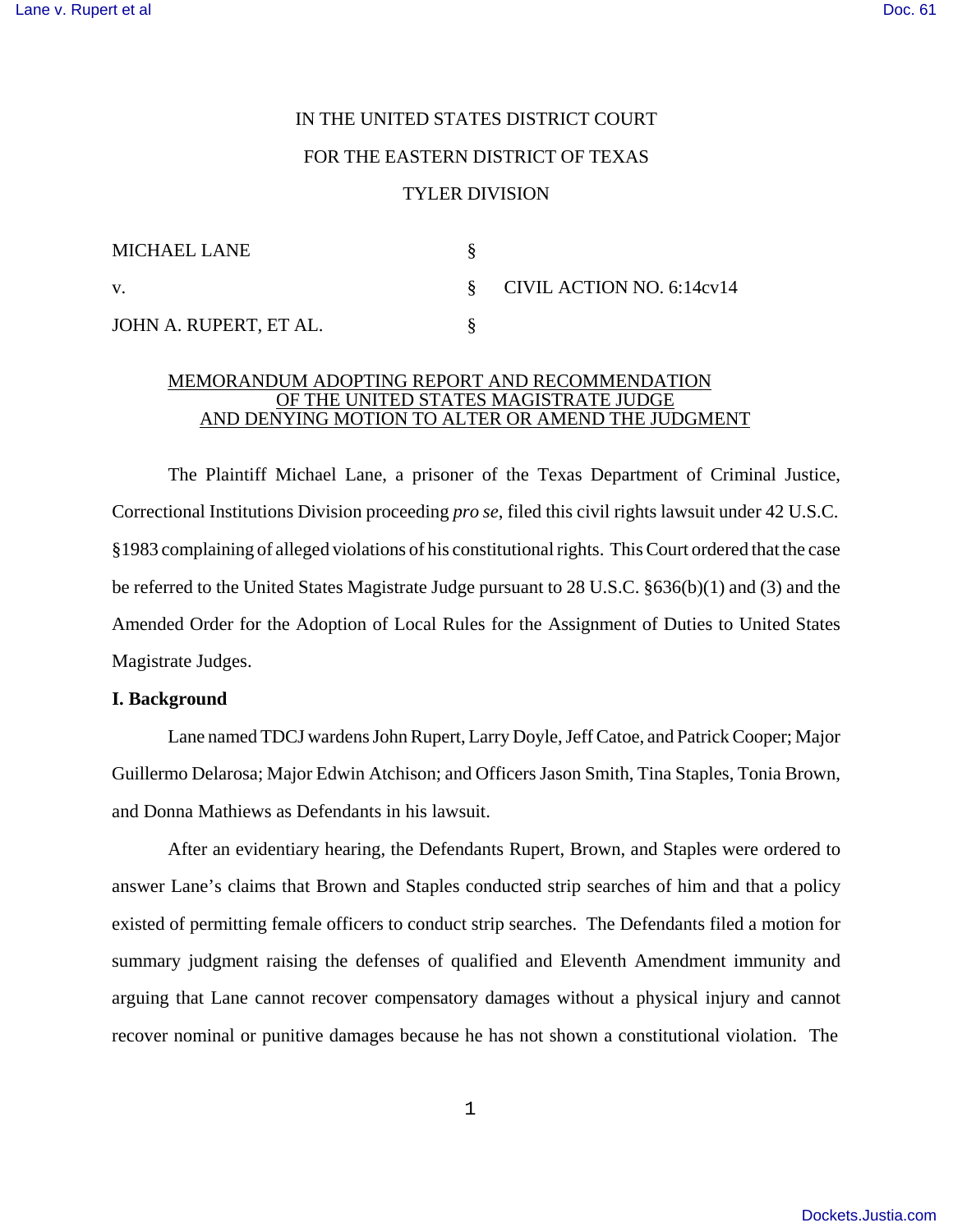Defendants further contended that Lane failed to specify any dates on which the cross-gender strip searches allegedly occurred, so they are unable to produce any documents concerning whether a cross-gender search was conducted or why.

Warden Rupert provided an affidavit stating that the Coffield Unit does not have a policy or practice of allowing female officers to actively participate in strip searches and that the unit complies with Administrative Directive 03.22, which provides that strip searches are normally done by male officers but may be performed by female officers in extraordinary circumstances and when approved by a supervisor. Rupert stated that Lane failed to present any evidence that a particular cross-gender search which may have been done did not have exigent circumstances.

When prisoners have scheduled events outside the unit, Rupert stated that searches for contraband are conducted in the P2 hallway. Since the lawsuit was filed, privacy shields have been installed to allow prisoners additional privacy while these searches are conducted.

The Defendants further argued in their motion for summary judgment that Administrative Directive 03.22 has been held constitutional and that Lane did not meet his burden of pleading specific facts to show an unconstitutional application of an otherwise valid policy. They contend that the searches in the P2 hallway are rationally related to legitimate penological interests.

Lane responded to the motion for summary judgment by arguing that Staples and Brown were the primary officers conducting searches on the incoming and outgoing chains, so the Defendants should have in their possession the dates of the searches about which he complains.<sup>1</sup> He asked if the Coffield Unit has a policy prohibiting females from strip searching prisoners, why do they hire female officers to perform this duty. He contended that these hiring practices created the constitutional violations and maintained that Rupert's affidavit was conclusory and speculative.

<sup>&</sup>lt;sup>1</sup>The docket reflects that the Defendants were ordered to disclose all documents relevant to the claims or defenses of any party and that the Defendants did file a notice of discovery disclosure. Lane did not advise the Court that he believed the disclosure to be incomplete or file a motion to compel additional disclosure.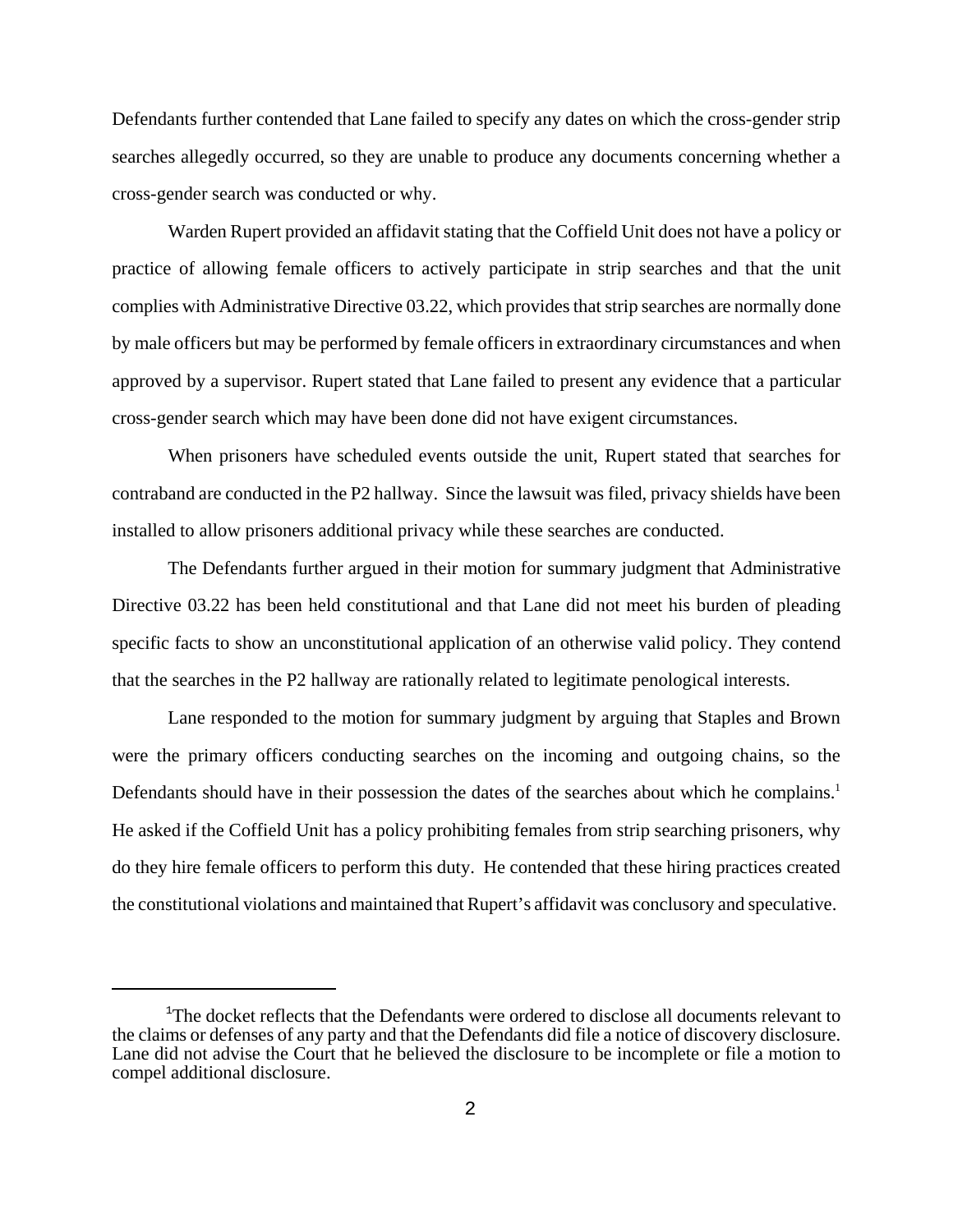In an attached affidavit, Lane contended that he has seen other inmates strip searched by female officers as an act of discipline and that both male and female trainees strip searched other prisoners in the main hallway. Lane stated that he was strip searched on October 28, 2014, by a male officer while Staples stood acrossfrom him. He claimed to have been strip searched by Brown and Staples in August of 2012 and April of 2013, and several other times between 2011 and 2014.

None of the grievances furnished by the Defendants as summary judgment evidence contained any specific occasions on which Lane claimed to have been strip searched by Brown or Staples. In grievance no. 2914048055, Lane raised a number of issues, primarily involving Officer Mathiews but also referring to strip searches by Brown and Staples. The response to this grievance only referred to the complaint against Mathiews.<sup>2</sup>

After reviewing the pleadings and the summary judgment evidence, the Magistrate Judge issued a Report recommending that the motion for summary judgment be granted. The Magistrate Judge determined that Lane did not identify any specific strip searches by female guards or set out the circumstances of these searches, but provided only general allegations with vague dates. The district court's opinion in *Oliver v. Scott*, civil action no. 3:98cv2246, 2000 U.S. Dist. LEXIS 9801, 200 WL 968784 (N.D.Tex., July 13, 2000), *aff'd* 276 F.3d 736 (5th Cir. 2002), observed that the plaintiff there "identifies no specific search of his body by a female guard" that occurred at the Dawson State Jail while it was operated by the defendant Correctional Corporation of America. The only grievance filed did not point to a specific unconstitutional search. The district court concluded that the plaintifffailed to allege or to provide any evidence that he wassubject to an unconstitutional

<sup>&</sup>lt;sup>2</sup>TDCJ policy requires that prisoners submit only one issue per grievance. If multiple issues are raised in a single grievance, only one such issue is normally addressed. *See, e.g.*, *Delgado v. TDCJ-ID*, civil action no. 6:13cv306, 2014 U.S. Dist. LEXIS 3431, 2014 WL 174936 (E.D.Tex., January 10, 2014); *Randle v. Woods*, 299 F.App'x 466, 2008 U.S. App. LEXIS 24138, 2008 WL 4933754 (5th Cir., November 19, 2008), *citing Johnson v. Johnson*, 385 F.3d 503, 515 (5th Cir. 2004). The Defendants did not raise the question of whether Lane exhausted his administrative remedies, so the Magistrate Judge did not address it.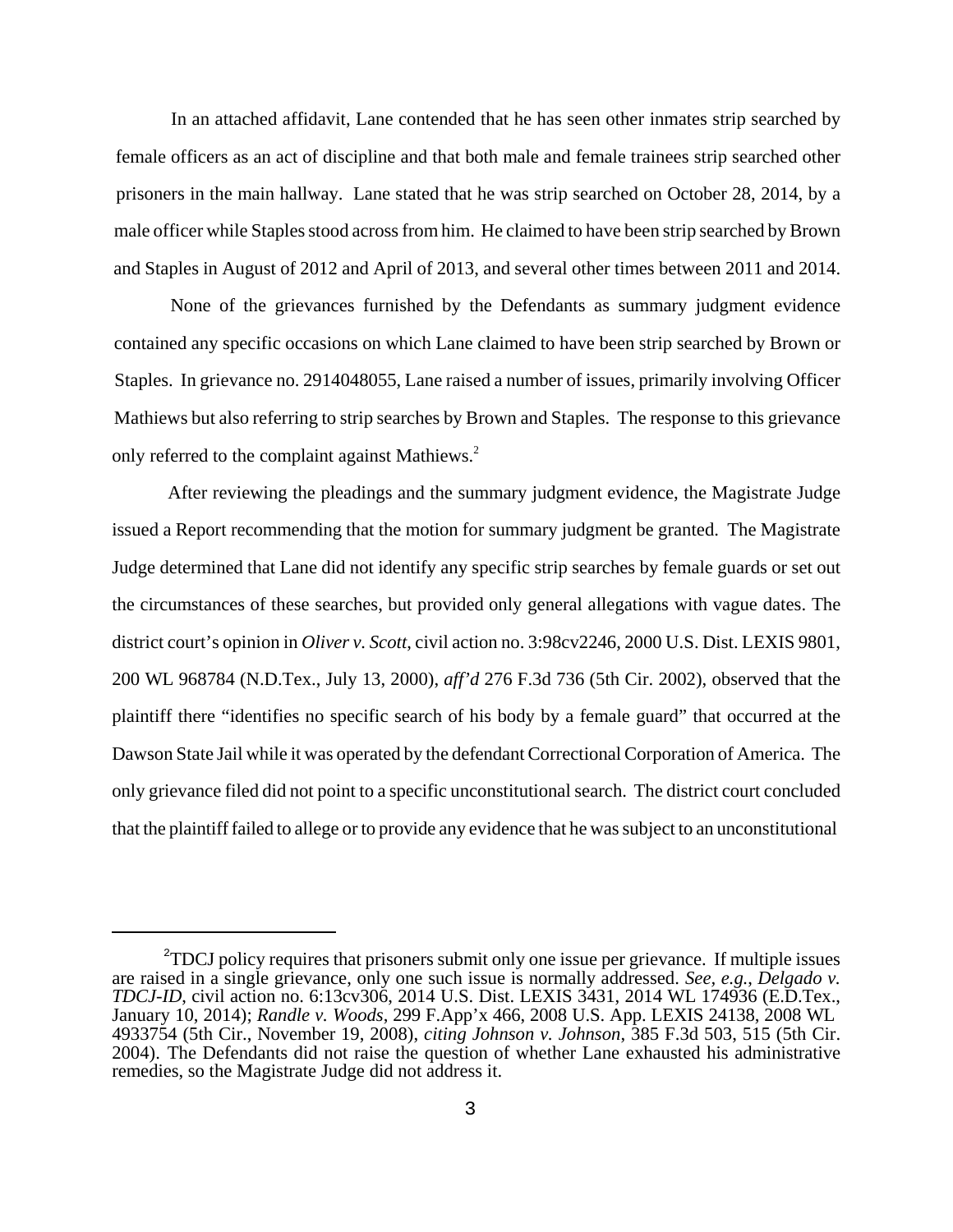strip search while he wasincarcerated under the supervision of CCA, and dismissed this claimbased on the lack of specificity in the pleading. The Fifth Circuit affirmed this dismissal.

The Magistrate Judge further observed that the official policies of TDCJ provide that crossgender searches may be conducted only in extraordinary circumstances and when approved by a supervisor, and that if a female officer is present in the vicinity of a strip search, her duty is solely to provide security. The Magistrate Judge concluded that Lane failed to show that Warden Rupert instituted a policy contravening the official policy of TDCJ and that to the extent Lane asserted the existence of a "custom," he failed to identify any specific instances of a constitutional violation resulting from the alleged custom and did not show that any such custom rose to the level of objective deliberate indifference to his constitutional rights. While Lane complained that female guards are hired to work in areas where strip searches are conducted, the Magistrate Judge stated that prisons have a compelling interest in offering equal employment opportunities to female guards and that Lane failed to show a policy or custom of hiring female guards for the purpose of conducting strip searches. The Magistrate Judge also determined that the Defendants were entitled to qualified immunity.

In his objections to the Report, Lane states that the Defendants never denied strip searching him, which he maintains precludes qualified immunity. Lane also reiterated his claim that Rupert instituted a policy allowing strip searches by female officers.

Lane also objected to an earlier Report recommending dismissal of all of the Defendants other than Rupert, Brown and Staples. These objections voluntarily dismissed the claims against Wardens Doyle, Catoe, and Cooper, but argued that the Magistrate Judge had provided no "established federal law" stating that female guards such as Mathiews could work in the shower and that female officers should not review video tapes showing strip searches.

The Court overruled Lane's objections and adopted the Reports of the Magistrate Judge, stating that placing female officers in showers or otherwise permitting security surveillance did not violate the constitutional rights of male prisoners, Lane's vague and general allegations did not raise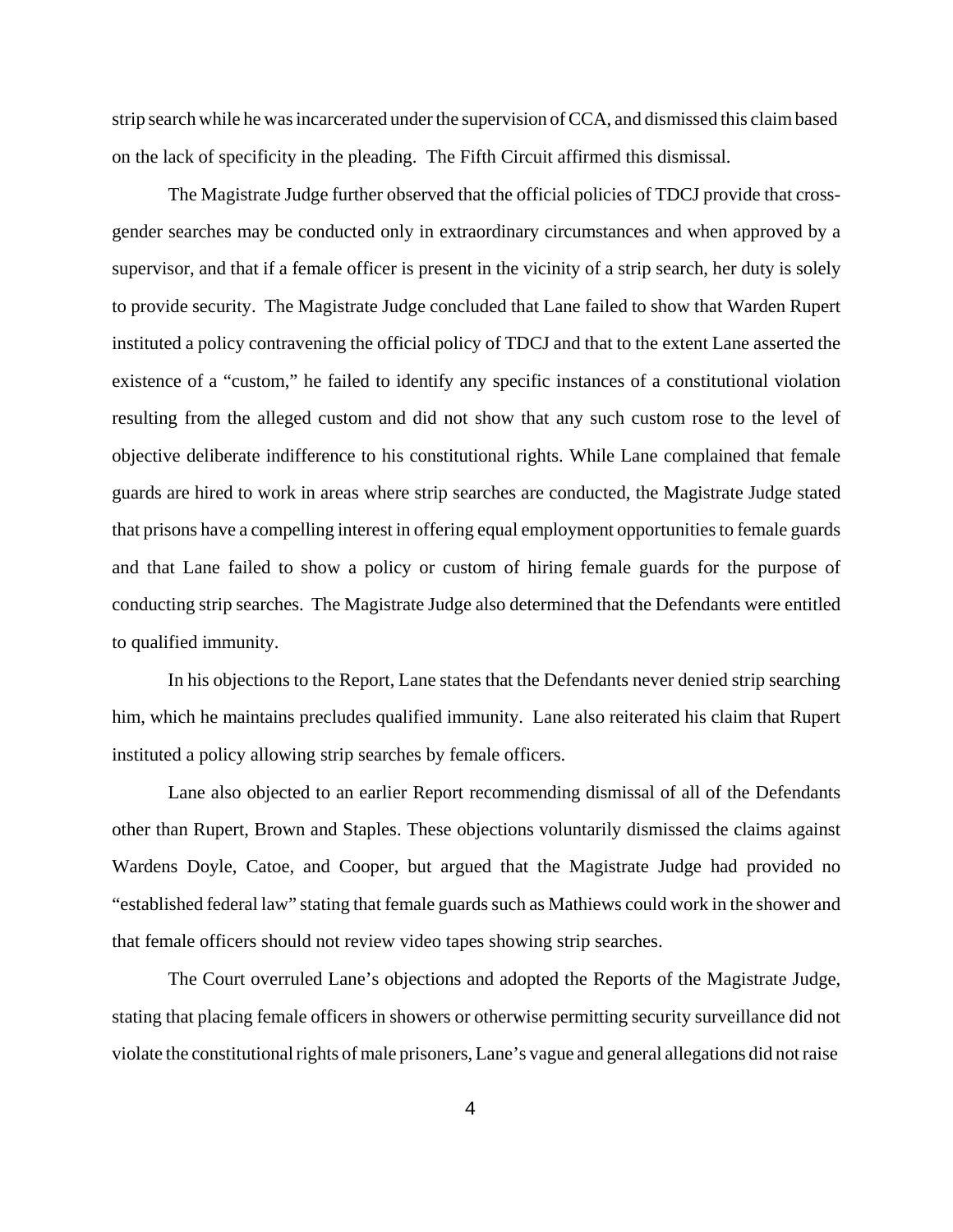any right to relief above a speculative level, and Lane failed to offer specific facts showing the existence of an unconstitutional policy.

#### **II. Lane's Motion to Alter or Amend the Judgment and the Report of the Magistrate Judge**

After the entry of final judgment, Lane filed a motion to alter or amend the judgment under Fed. R. Civ. P. 59(e). In this motion, Lane complained that Officer Mathiews entered the shower with inmates present and participated in shower activities including passing out clothing, walking among and harassing naked male prisoners, controlling the water valve, and unspecified "sexual misconduct with naked offenders." He did not allege that Mathiews harassed him or engaged in sexual misconduct with him. Lane again complained of strip searches on unspecified dates by Brown and Staples, but argued that he did not have to provide specific dates because prosecutors use the term "on or about" while they, the prosecutors, assert that the statute of limitations is the controlling factor and not the date. Lane also contended that inmates are stripped naked in the hallway in front of female guards, employees, and visitors, stating that he filed grievances but nothing was done, and that male prisoners suffer "daily debasing, humiliation, and psychological discomfort before the opposite sex."

The Magistrate Judge issued a Report stating that the fact Mathiews was present in the shower handing out clothes and walking among the inmates did not show a constitutional violation and that Lane's vague and general claims regarding strip searches by Brown and Staples on unknown dates and under unknown circumstances were not sufficient to meet his burden of proof to overcome qualified immunity.The Magistrate Judge rejected Lane's assertion that he did not have to cite specific dates because prosecutors did not and determined that Lane failed to show an intervening change in controlling law, newly discovered evidence, or a manifest error of law or fact which must be corrected, as required for relief under Rule 59(e). Thus, the Magistrate Judge recommended that Lane's motion to alter or amend the judgment be denied.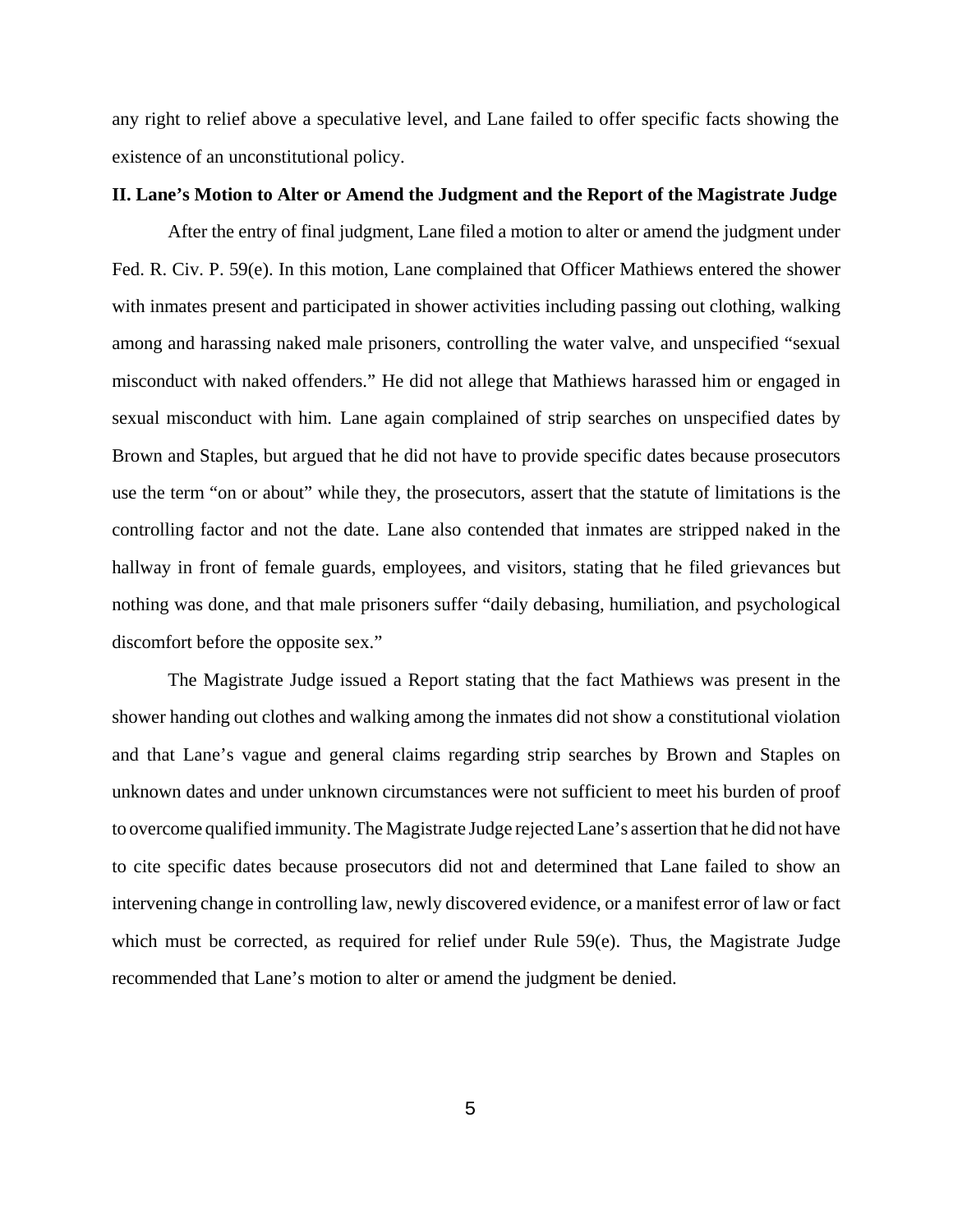### **III. Lane's Objections**

In his objections, Lane states first that every inmate who entered the shower while Mathiews was present was subject to "harassing sexual misconduct," apparently by the mere fact of her being present. He notes that he was in the shower while Mathiews controlled the water and that Mathiews issued him clothes while he stood before her naked. He claims her duty post was in the boot room, not the shower, but that her presence in the shower was to "gratify her deviant sexual behavior." Lane attempts to draw a distinction between "observing" the shower activities and "participating" in the shower activities, which participation he claims was for "self-gratification."

The response to Lane's grievance no. 2014065937 (docket no. 37-2, p. 21) indicates that officers assigned to the laundry work all areas of the laundry, including the showers and issue area. The fact that Mathiews was present in the shower area while prisoners were showering is not itself a constitutional violation. *See Garrett v. Thaler*, 560 F.App'x 375, 2014 U.S. App. LEXIS 5987 (5th Cir., April 1, 2014) (no constitutional violation from TDCJ placing video recording cameras in the restrooms, showers, and dressing areas of the prison, or in having female officers view male inmates both in those areas and on the cameras); *Mitchell v. Quarterman*, civil action no. 6:09cv404, 2010 WL 2330382, *Report adopted at* 2010 WL 2330387, *aff'd* 515 F.App'x 244, 2012 WL 7637638 (5th Cir., May 15, 2012) (rejecting prisoner's claims that having female guards routinely observing male inmates showering and using the toilet violated his right to privacy as well as his religious rights). In *Davis v. Chairman, Texas Board of Criminal Justice*, civil action no. 6:10cv646, 2011 WL 2600900 (E.D.Tex., May 27, 2011), *Report adopted at* 2011 WL 2669327 (E.D.Tex., July 6, 2011), this Court rejected the plaintiff's claim that having female officers work in the showers violated his constitutional rights, *citing West v. Parker*, 68 F.3d 446, 1995 WL 581496 (5th Cir., August 23, 1995) *and Petty v. Johnson*, 193 F.3d 518, 1999 U.S. App. LEXIS 22626 (5th Cir., August 25, 1999). This contention is without merit.

Lane further states that after his lawsuit was filed, Rupert ordered Mathiews never to enter the shower during the general population shower, and Mathiews transferred to another unit. Even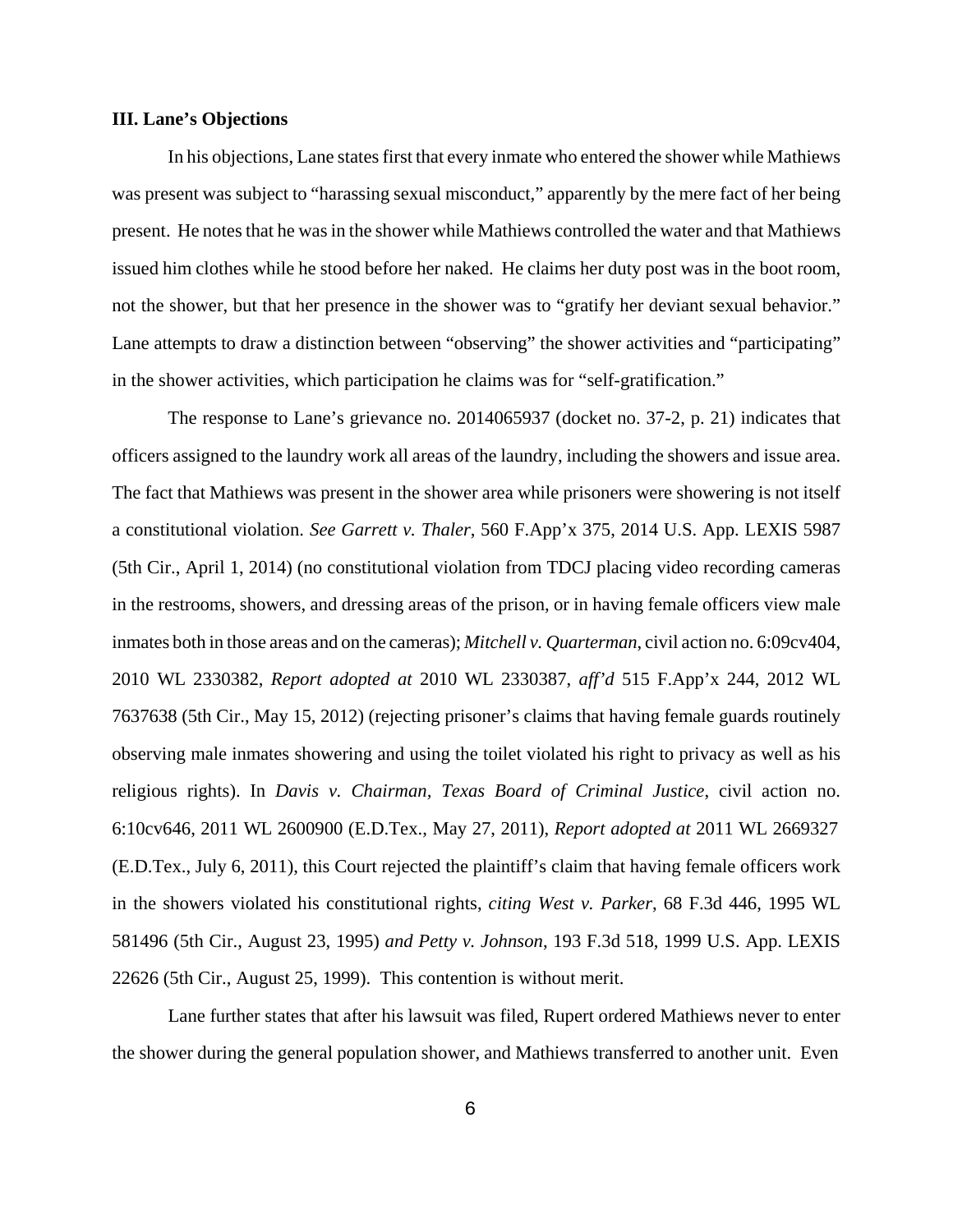assuming that Lane somehow has personal knowledge of what orders were given by Warden Rupert to Officer Mathiews, an order by Rupert not to enter the shower during the general population shower does not show that Mathiews' prior conduct in entering the shower amounted to a constitutional violation. *See Letcher v. Turner*, 968 F.2d 508, 510 (5th Cir. 1992). This claim is without merit.

Lane next asserts that he submitted an affidavit stating that he went on the medical chain to the hospital in Galveston in the first week of August of 2012 and in April of 2013. This affidavit (docket no. 42, p. 14) reads, in pertinent part, as follows:

I went on medical chain to Hospital Galveston in the first week of August 2012 and April 2013. Between the years 2011 and 2014, I have been on several medical chains to the Beto Unit for therapy and back brace. I have been strip searched by Officer Tina Staples and Officer Tonia Brown on these occasions. At all times during the involuntary exposure of my genitals, I felt debased and humiliated, degraded and suffered psychological discomfort.

In order to state a claim upon which relief may be granted, a plaintiff must plead enough facts to state a claim to relief which is plausible on its face, and must plead those facts with enough specificity to raise a right to relief above the speculative level. *Bell Atlantic Corp. v. Twombly*, 550 U.S. 544, 555, 127 S.Ct. 1955, 167 L.Ed.2d 929 (2007); *see also Montoya v. FedEx Ground Packaging System Inc.*, 614 F.3d 145, 149 (5th Cir. 2010). A claim has factual plausibility when the pleaded factual content allows the court to draw the reasonable inference that the defendant is liable for the misconduct alleged. *Ashcroft v. Iqbal*, 556 U.S. 662, 678, 129 S.Ct. 1937, 173 L.Ed.2d 868 (2009); *Hershey v. Energy Transfer Partners, L.P.*, 610 F.3d 239, 245 (5th Cir. 2010); This plausibility standard is not akin to a probability requirement, but asks for more than a sheer possibility that the defendant has acted unlawfully. *Bell Atlantic*, 550 U.S. at 556. If a complaint pleads facts that are "merely consistent" with a defendant's liability, it stops short of the line between possibility and plausibility of entitlement to relief. *Id.* at 557.

Although all well-pleaded facts are taken as true, the district court need not accept as true conclusory allegations, unwarranted factual inferences, or legal conclusions. *Whatley v.Coffin*, 496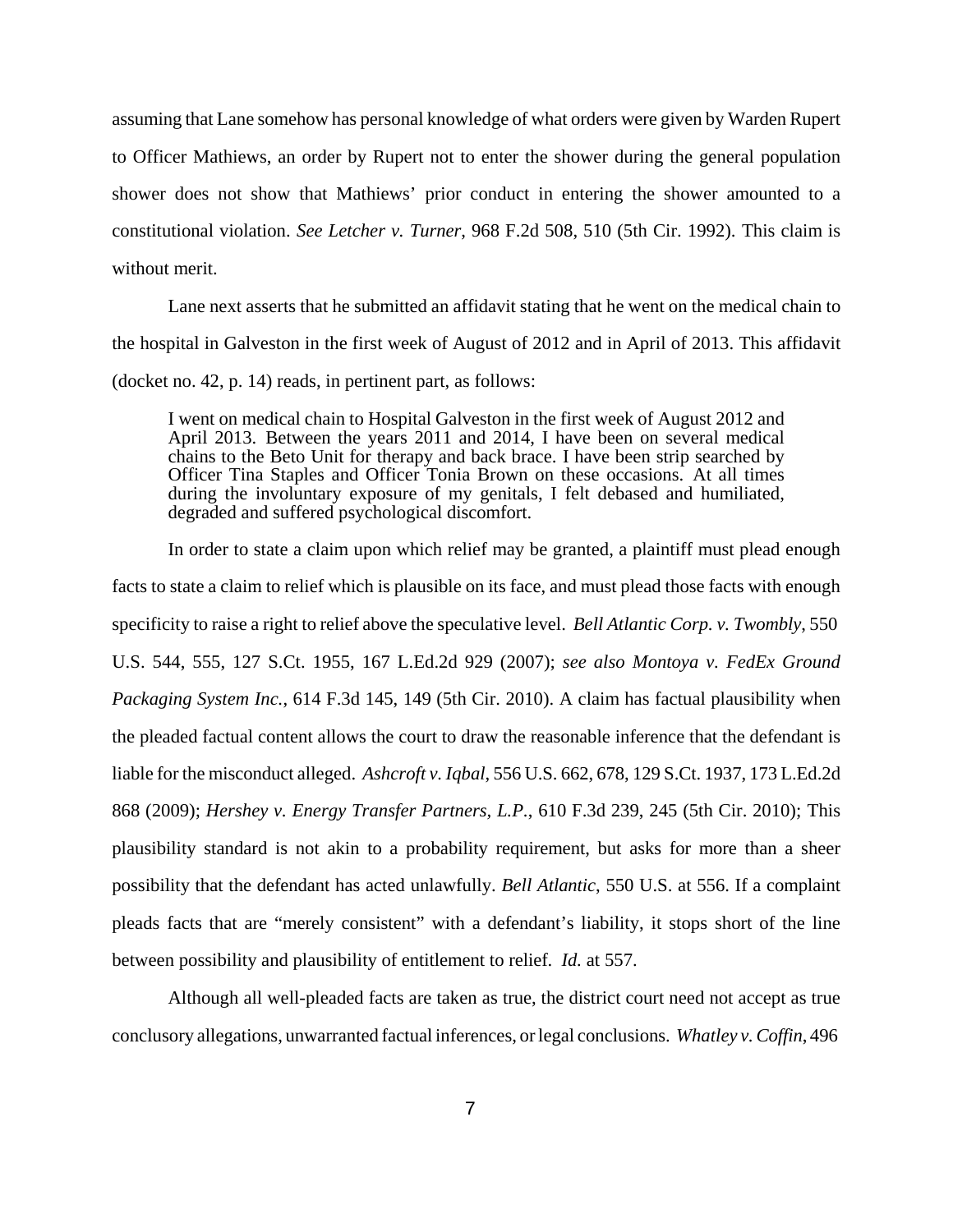F.App'x 414, 2012 U.S. App.LEXIS 22894, 2012WL 5419531 (5thCir., November 7, 2012), *citing Plotkin v. IP Axess Inc.*, 407 F.3d 690, 696 (5th Cir. 2005).

The Fifth Circuit Court of Appeals has repeatedly encouraged the district courts to require highly fact-specific pleading by a plaintiff in a §1983 lawsuit who is attempting to overcome a plea of qualified immunity. *See, e.g.*, *Reyes v. Sazan*, 168 F.3d 158, 161 (5th Cir. 1999); *Baker v. Putnal*, 75 F.3d 190, 195 (5th Cir. 1996); *Todd v. Hawk*, 72 F.3d 443, 446 (5th Cir. 1995). A complaint which raises the likely issue of immunity cannot be cast in broad, vague, general, or conclusory terms, but must include detailed facts supporting the contention that the plea of immunity cannot be sustained. *Gobert v. Caldwell*, 463 F.3d 339, 348 n.27 (5th Cir. 2006); *Michalik v. Hermann*, 422 F.3d 252, 262 (5th Cir. 2005).

Lane's claim against Brown and Staples falls well short of the level of facial plausibility but is instead a general and conclusory allegation which at best is merely consistent with the liability of these Defendants. His contentions are plainly insufficient to overcome the qualified immunity defense raised by Brown and Staples. The Fifth Circuit has held that where a defendant official has raised the issue of qualified immunity, the burden shifts to the plaintiff, who must rebut the defense by establishing that the officer's allegedly wrongful conduct violated clearly established law. The plaintiff cannot meet his burden through conclusory allegations and assertions. *Bazan ex rel. Bazan v. Hildago County*, 246 F.3d 481, 489 (5th Cir. 2001). Lane has failed to meet this burden.

Lane next argues that strip searches can be unconstitutional if they are needlessly intrusive, abusively performed, or conducted in an unnecessarily public manner or with the unnecessary involvement of staff of the opposite sex. He cites *Hutchins v. McDaniels*, 512 F.3d 193, 195–96 (5th Cir. 2007), in which an officer forced a prisoner to strip, stick out his buttocks as far as possible and spread his legs wide, and then hop on one foot for about thirty feet and back again on the other foot, despite the prisoner's protests that he had a back injury and a bad ankle. The Fifth Circuit held this search was unreasonable and violated the prisoner's Fourth Amendment rights.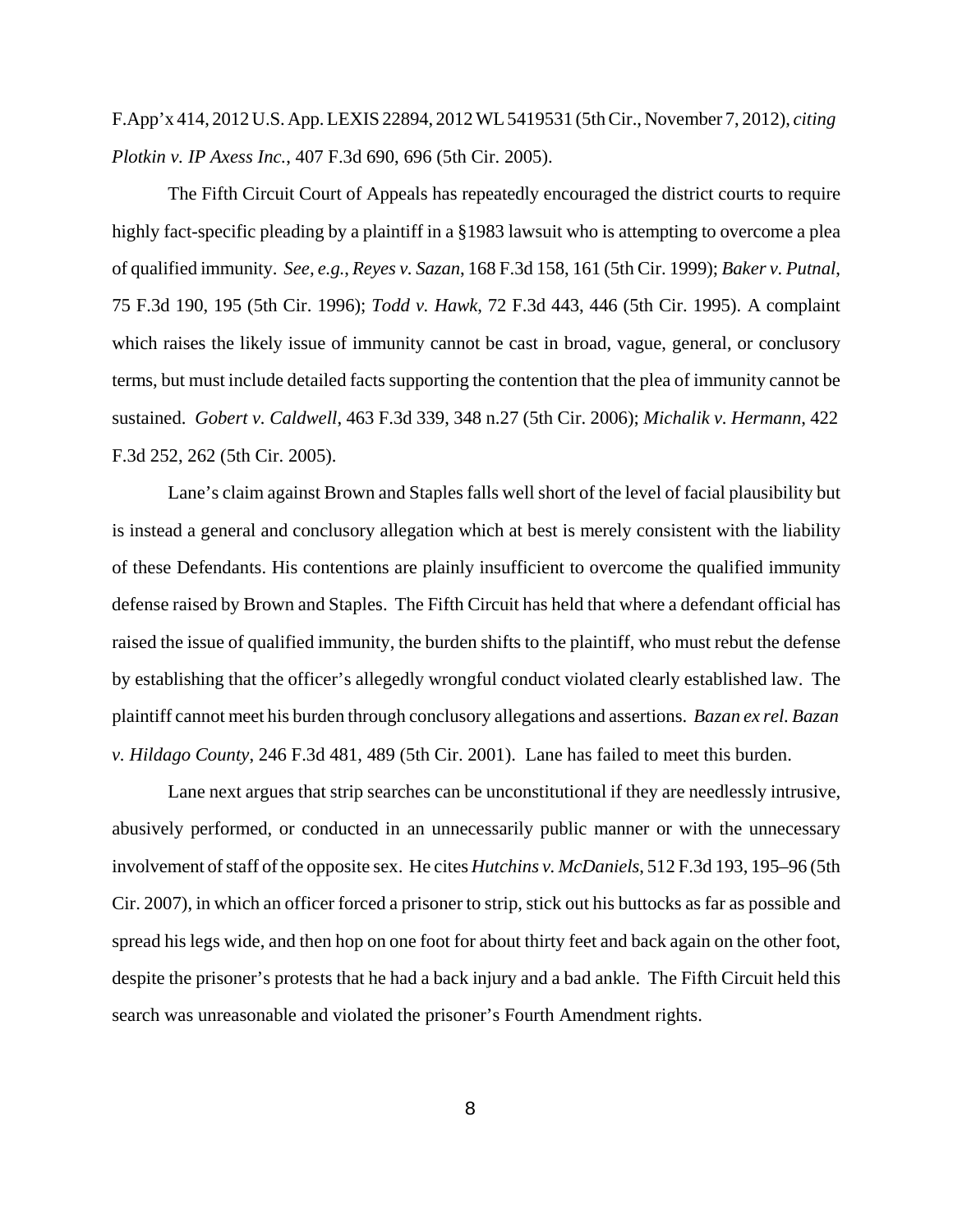Lane does not allege any comparable or even similar facts with regard to the searches he claimsto have undergone. The only search about which he provides any details occurred on October 28, 2014, several months after the filing of this lawsuit, in which he states he was searched by a male officer with Staples in the vicinity. As the Magistrate Judge correctly determined, such a search is not a constitutional violation. *Oliver v. Scott*, 276 F.3d at 745. Although Lane contends that Rupert "provides no argument as to probable cause to justify the strip search of Lane in the public view of female officials and female employees in violation of Lane's Fourth Amendment rights," the Fifth Circuit has held that strip searches may be conducted in public, even in the presence of female guards, if the presence of the female officersisrequired to protect a legitimate governmental interest such as maintaining security. *Johnson v. Rupert*, 647 F.App'x 407, 2016 U.S. App. LEXIS 7963, 2016 WL 1743070 (5th Cir., May 2, 2016), citing Letcher, 968 F.2d at 510; *Tuft v. Texas*, 410 F.App'x 770, 2011 U.S. App. LEXIS 434, 2011 WL 72198 (5th Cir., January 7, 2011), *citing Oliver*, 276 F.3d at 745. The fact that a strip search is conducted in a public hallway likewise does not set out a constitutional violation. *Samford v. Staples*, 249 F.App'x 1001, 2007 WL 4170636 (5th Cir., November 20, 2007); *Tasby v. Lynaugh*, 123 F.App'x 614, 2005 U.S. App. LEXIS 2973 (5th Cir., February 18, 2005). Lane has not shown that the presence of female officers in a main hallway was for purposes other than maintaining security. This contention is without merit.

Lane further asserts that he suffered "daily debasing, humiliation, and psychological discomfort before the opposite sex" and that the courts have "evaded the question as the mental sufferage [sic] male offenders endure being debase and subjected the weaker female sex [sic] dominating their rights to retain their clothing. The courts have only answered the minimal bodily privacy right and it emphasize the word minimal. However, the court never consider the mental culpable state of the inmate subjected to these infringing on his rights daily and without relief and weigh the degree of mental deterioration it impose on the inmate's psychological mental state or its long term effect and effects sociably [sic]."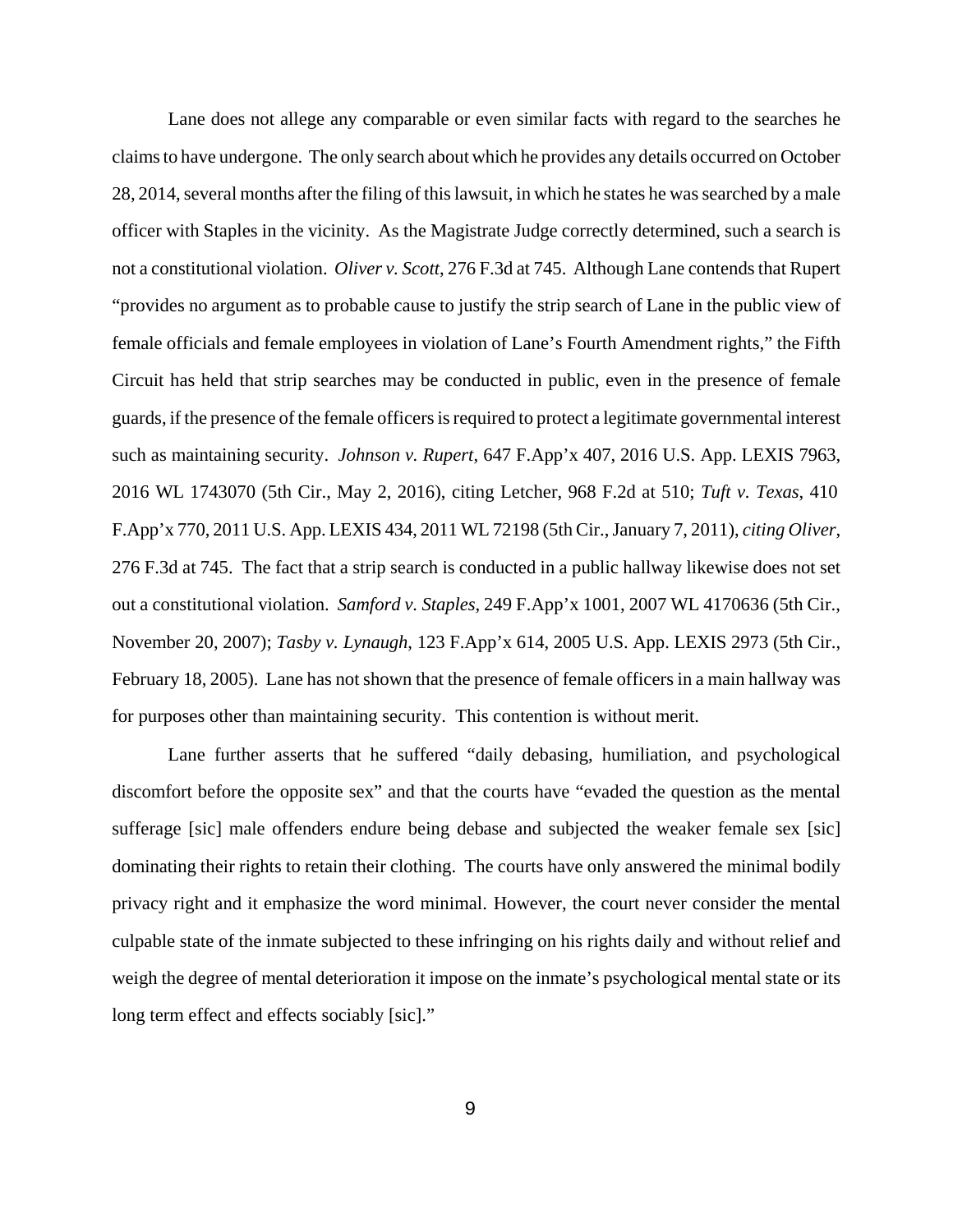In *Urias v. Hudson*, civil action no. 5:09cv130, 2010 WL 3257697 (E.D.Tex., July 16, 2010), *Report adopted at* 2010 WL 3257964 (E.D.Tex., August 17, 2010), *aff'd* 429 F.App'x 438, 2011WL 2473060 (5th Cir., June 21, 2011), the plaintiff complained that during lockdowns, strip searches were conducted in a public place, with female officers present. The prisoners were often yelled at and threatened with disciplinary cases, and these searches and the verbal abuse caused emotional injury. This Court held that the fact strip searches were carried out with female officers in the vicinity was not a constitutional violation and the claim for emotional stress, caused in part by stripping in the presence of female officers, did not set out a constitutional violation. *Accord*, *Ashann–Ra v. Commonwealth of Virginia*, 112 F.Supp.2d 559, 566 (W.D.Va.2000) (rejecting claim for emotional distress over being viewed in the shower by female officers). Lane's claim of psychological damage is without merit. *See also Oliver*, 276 F.3d at 745; *Tuft*, 410 F.App'x at \*5 (prisoner's constitutional right to bodily privacy is "minimal at best"); *Elliott v. Lynn*, 38 F.3d 188, 190-91 (5th Cir. 1994) (prisoner loses those rights that are necessarily sacrificed to legitimate penological needs). There is no right to a stress-free environment in prison. *Cupit v. Jones*, 835 F.2d 82, 84 (5th Cir. 1987). This contention is without merit.

# **IV. Conclusion**

The Fifth Circuit has stated that relief under Rule 59(e) is appropriate where there has been an intervening change in controlling law, the movant presents newly discovered evidence which was previously unavailable, or to correct a manifest error of law or fact. *Schiller v. Physicians Res. Grp. Inc.*, 342 F.3d 563, 567 (5th Cir.2003). A Rule 59(e) motion cannot be used to raise arguments which could and should have been made before the judgment issued. *Rosenzweig v. Azurix Corp.*, 332 F.3d 854, 864 (5th Cir. 2003).

Lane has failed to show an intervening change in controlling law or newly discovered evidence which was previously unavailable. Nor has he demonstrated a manifest error of law or fact which must be corrected. His motion to alter or amend the judgment is without merit.